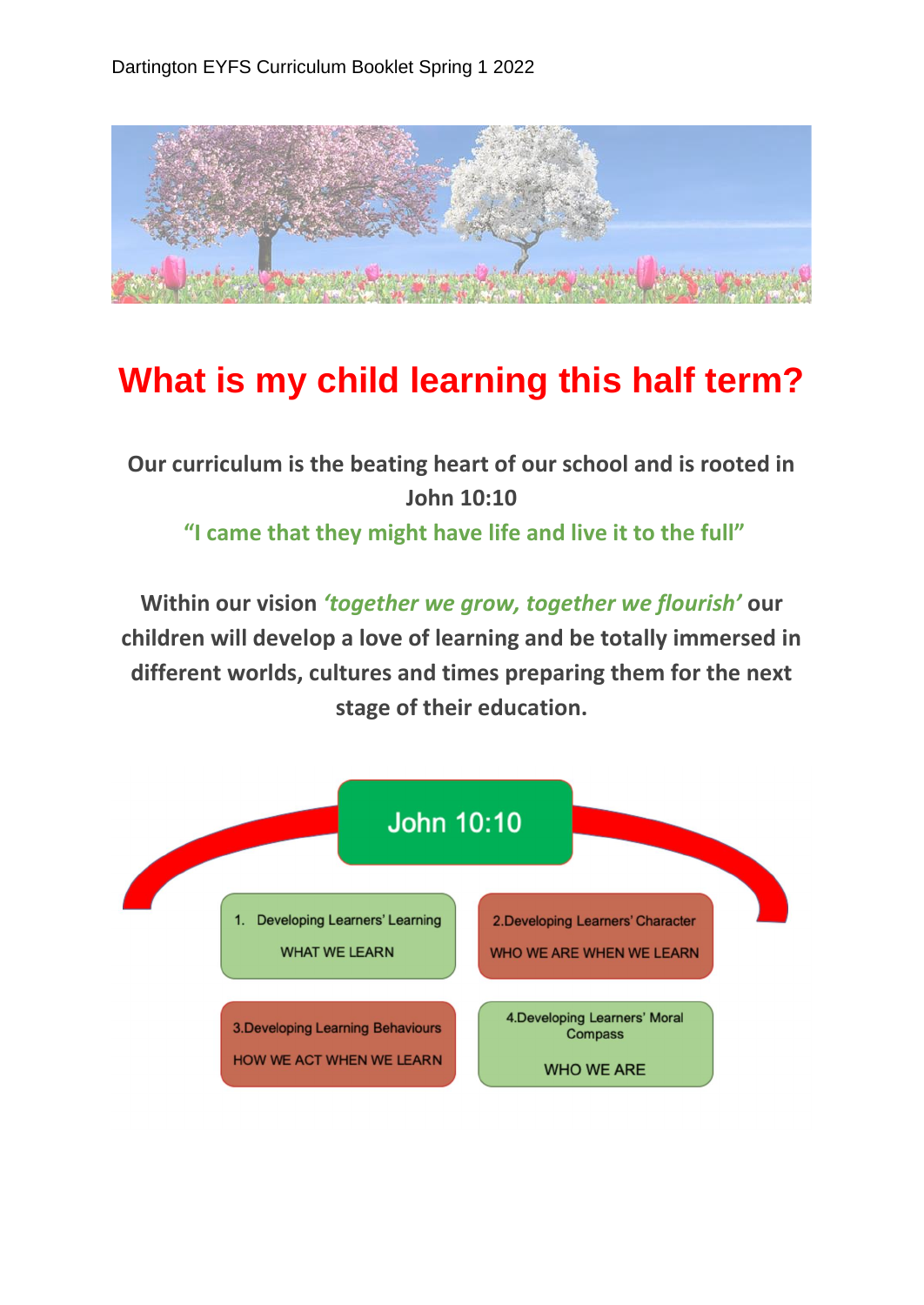

| <b>Spring 1</b>                                                | <b>EYFS</b>                                                                                                                                                                                                                                                                                                                                                                                                                                                                                                                                                                                                                                                                                                                                                                                      |
|----------------------------------------------------------------|--------------------------------------------------------------------------------------------------------------------------------------------------------------------------------------------------------------------------------------------------------------------------------------------------------------------------------------------------------------------------------------------------------------------------------------------------------------------------------------------------------------------------------------------------------------------------------------------------------------------------------------------------------------------------------------------------------------------------------------------------------------------------------------------------|
| <b>Curriculum</b><br>Focus:                                    | People who help us<br>We will be finding out about the people who help us everyday, from<br>those at home and school, to our local community, wider world and<br>beyond. We will find out about and meet people from a wide range of<br>jobs such as the police, the RNLI and health professionals and ask<br>questions to help us find out more about what they do. We will read<br>books, watch videos and use role play to help us understand more<br>about the different jobs people do. We will think about how roles differ<br>now from the past and imagine what they might look like in the future!<br>We will think about how we can stay safe and healthy and how we can<br>help others in our community and the wider world, developing our sense<br>of community and responsibility. |
| <b>Communication</b><br>and Language                           | We will be developing children's spoken language and comprehension<br>by learning how to ask questions and listen carefully to the answers.<br>The children will learn new vocabulary related to different occupations<br>and ways of life and have the opportunity to use this vocabulary as they<br>talk with and about people who help us, in their role play, small world<br>play and through drawings and writing opportunities. We will listen to<br>and enjoy non-fiction books, stories and poems about People Who Help<br>Us and talk about these.                                                                                                                                                                                                                                      |
| <b>Personal, Social</b><br>and Emotional<br><b>Development</b> | We will use books, circle times, pictures and games to help children<br>name, describe and talk about their feelings. We will also be learning<br>how to take turns, share resources, show patience and play<br>cooperatively. We will celebrate our similarities and differences, building<br>children's self-confidence and learning about our school values.<br>Children will join with the whole school for weekly Celebration<br>Assemblies, celebrating their achievements and seeing these in the light<br>of our school values and wider school community.                                                                                                                                                                                                                               |
| <b>Physical</b><br><b>Development</b>                          | We will be building our gross motor control skills by climbing, balancing<br>and negotiating obstacles in our outdoor area, and in weekly PE lessons<br>in the hall. We will also be building with construction materials (big and<br>small!), painting, drawing, sticking, cutting, and mark-making to help<br>develop fine motor skills. Regular dough-gym sessions will support<br>children to develop their hand strength and control. Children in<br>Reception will be taught to form letter shapes as part of their daily Read<br>Write Inc. learning.                                                                                                                                                                                                                                     |
| Literacy                                                       | Reading is at the heart of our curriculum and our children are read to<br>throughout the day from high quality texts which support their<br>understanding and vocabulary development. Each class has a                                                                                                                                                                                                                                                                                                                                                                                                                                                                                                                                                                                           |